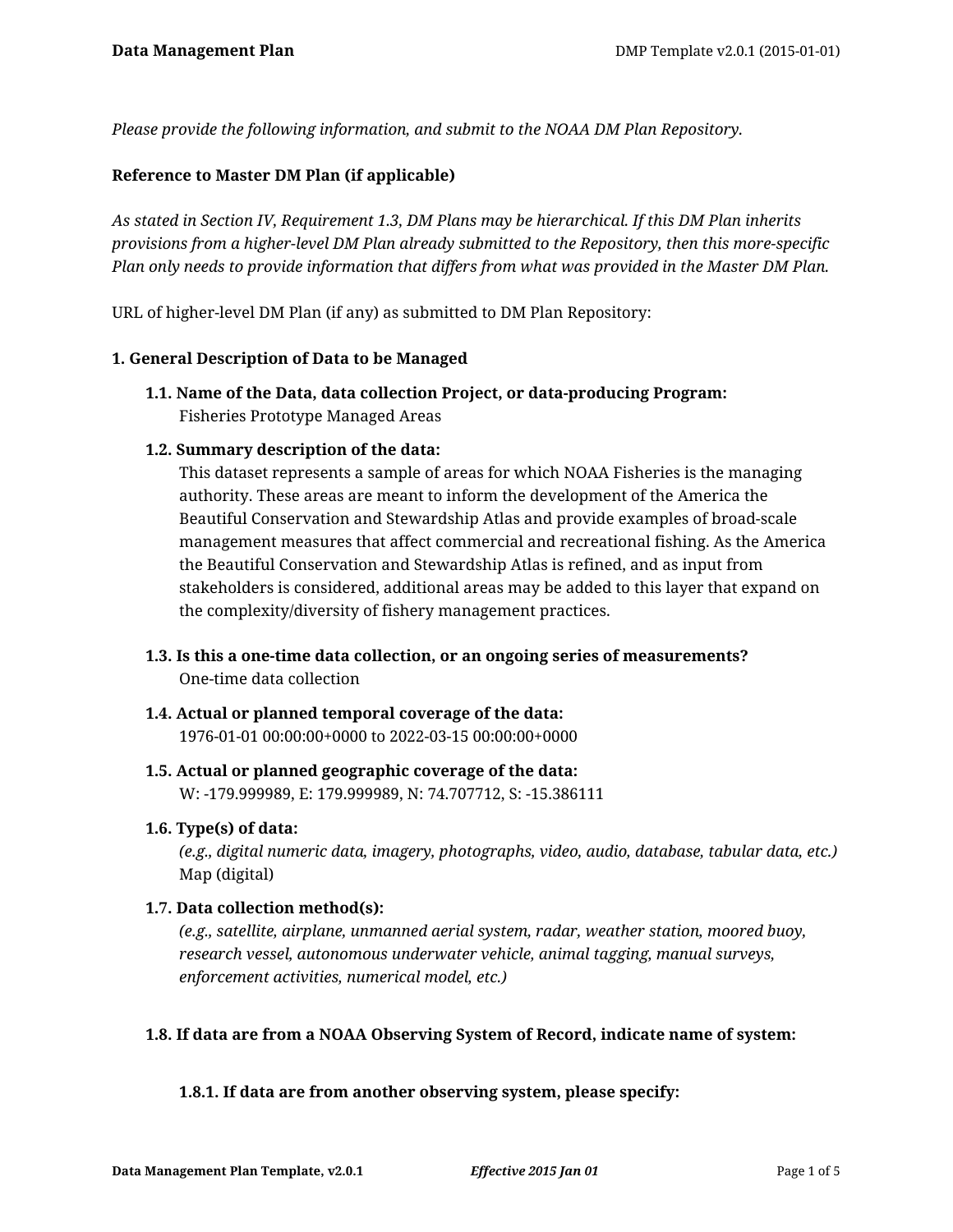#### **2. Point of Contact for this Data Management Plan (author or maintainer)**

#### **2.1. Name:**

Timothy J Haverland

- **2.2. Title:** Metadata Contact
- **2.3. Affiliation or facility:**
- **2.4. E-mail address:** tim.haverland@noaa.gov

**2.5. Phone number:** 301-427-8137

## **3. Responsible Party for Data Management**

*Program Managers, or their designee, shall be responsible for assuring the proper management of the data produced by their Program. Please indicate the responsible party below.*

**3.1. Name:** Timothy J Haverland

**3.2. Title:** Data Steward

#### **4. Resources**

*Programs must identify resources within their own budget for managing the data they produce.*

# **4.1. Have resources for management of these data been identified?**

# **4.2. Approximate percentage of the budget for these data devoted to data management ( specify percentage or "unknown"):**

# **5. Data Lineage and Quality**

*NOAA has issued Information Quality Guidelines for ensuring and maximizing the quality, objectivity, utility, and integrity of information which it disseminates.*

# **5.1. Processing workflow of the data from collection or acquisition to making it publicly accessible**

*(describe or provide URL of description):*

Process Steps:

- 2022-03-09 00:00:00 - Creation of the NOAA Geoplatform Web Map "NMFS Managed Areas for Atlas Beta" service that contains Management Area data sources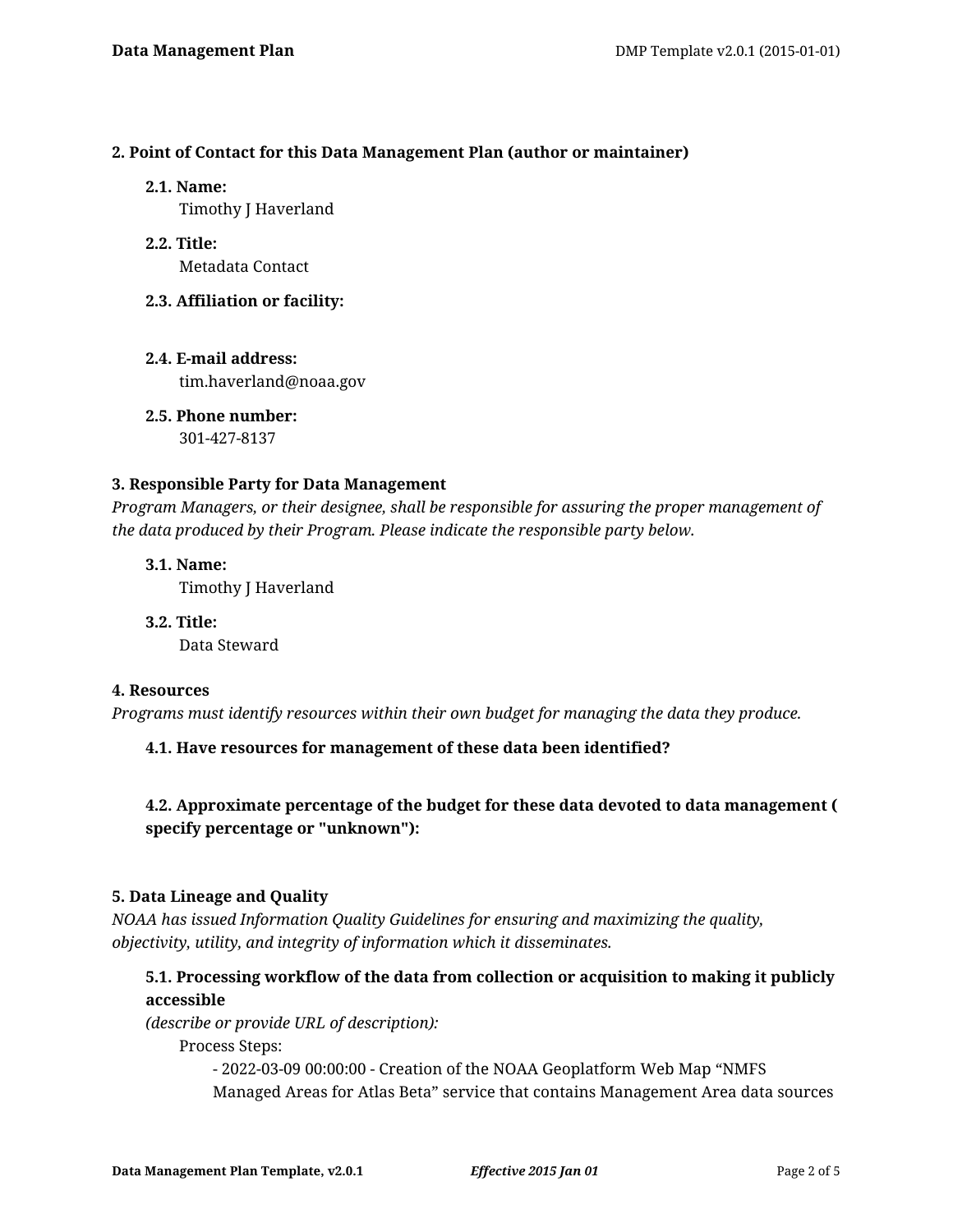- 2022-03-09 00:00:00 - Add the "NMFS Managed Areas for Atlas Beta" layers to an ArcGIS Pro (v. 2.9.1) project

- 2022-03-09 00:00:00 - Copy each layer to a Feature Class in the project default File Geodatabase

- 2022-03-09 00:00:00 - Add a set of attribute columns needed for the final Feature Service to each Feature Class and add the appropriate attribute values to each column

- 2022-03-09 00:00:00 - For each Feature Class the attribute columns not needed in the final Feature Service where dropped

- 2022-03-09 00:00:00 - The final Feature Class was created and the attribute columns needed for the final Feature Service where added.

- 2022-03-09 00:00:00 - The Feature Classes containing data where then appended to the final Feature Class

- 2022-03-09 00:00:00 - The final Feature Class was then published to the NOAA Geoplatform as NMFS Management Areas

# **5.1.1. If data at different stages of the workflow, or products derived from these data, are subject to a separate data management plan, provide reference to other plan:**

**5.2. Quality control procedures employed (describe or provide URL of description):**

# **6. Data Documentation**

*The EDMC Data Documentation Procedural Directive requires that NOAA data be well documented, specifies the use of ISO 19115 and related standards for documentation of new data, and provides links to resources and tools for metadata creation and validation.*

# **6.1. Does metadata comply with EDMC Data Documentation directive?**

No

- **6.1.1. If metadata are non-existent or non-compliant, please explain:** Missing/invalid information:
	- 1.7. Data collection method(s)
	- 4.1. Have resources for management of these data been identified?
	- 4.2. Approximate percentage of the budget for these data devoted to data management
	- 5.2. Quality control procedures employed
	- 7.1. Do these data comply with the Data Access directive?
	- 7.1.1. If data are not available or has limitations, has a Waiver been filed?
	- 7.1.2. If there are limitations to data access, describe how data are protected
	- 7.3. Data access methods or services offered
	- 7.4. Approximate delay between data collection and dissemination
	- 8.1. Actual or planned long-term data archive location
	- 8.2. Data storage facility prior to being sent to an archive facility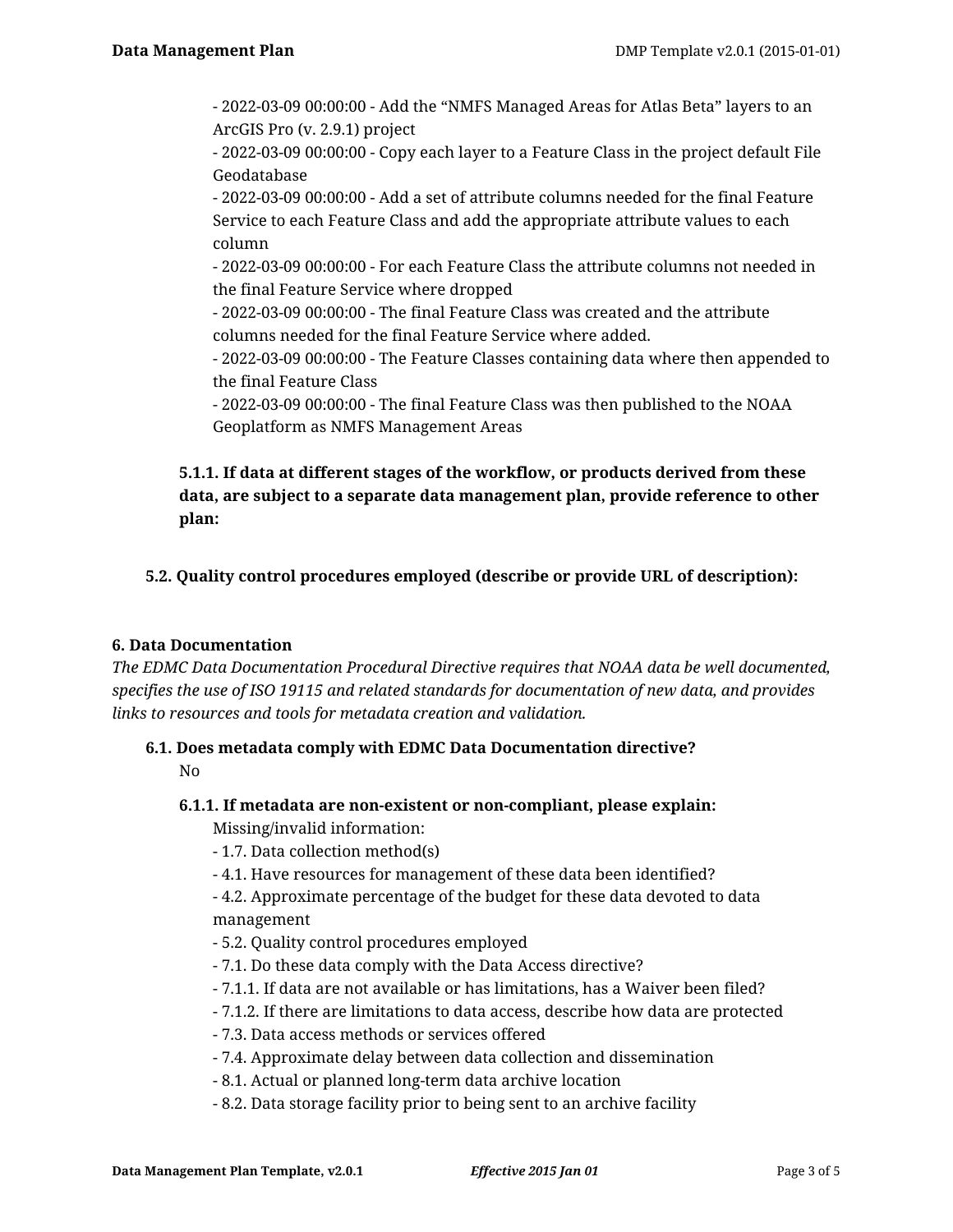- 8.3. Approximate delay between data collection and submission to an archive facility

- 8.4. How will the data be protected from accidental or malicious modification or deletion prior to receipt by the archive?

## **6.2. Name of organization or facility providing metadata hosting:**

NMFS Office of Science and Technology

## **6.2.1. If service is needed for metadata hosting, please indicate:**

# **6.3. URL of metadata folder or data catalog, if known:**

https://www.fisheries.noaa.gov/inport/item/66840

## **6.4. Process for producing and maintaining metadata**

*(describe or provide URL of description):*

Metadata produced and maintained in accordance with the NOAA Data Documentation Procedural Directive: https://nosc.noaa.gov/EDMC/DAARWG/docs/EDMC\_PD-Data Documentation v1.pdf

#### **7. Data Access**

*NAO 212-15 states that access to environmental data may only be restricted when distribution is explicitly limited by law, regulation, policy (such as those applicable to personally identifiable information or protected critical infrastructure information or proprietary trade information) or by security requirements. The EDMC Data Access Procedural Directive contains specific guidance, recommends the use of open-standard, interoperable, non-proprietary web services, provides information about resources and tools to enable data access, and includes a Waiver to be submitted to justify any approach other than full, unrestricted public access.*

#### **7.1. Do these data comply with the Data Access directive?**

**7.1.1. If the data are not to be made available to the public at all, or with limitations, has a Waiver (Appendix A of Data Access directive) been filed?**

# **7.1.2. If there are limitations to public data access, describe how data are protected from unauthorized access or disclosure:**

**7.2. Name of organization of facility providing data access:** NMFS Office of Science and Technology (OST)

#### **7.2.1. If data hosting service is needed, please indicate:**

- **7.2.2. URL of data access service, if known:** https://services2.arcgis.com/C8EMgrsFcRFL6LrL/arcgis/rest/services/NMFS\_Management\_Areas/Feat
- **7.3. Data access methods or services offered:**